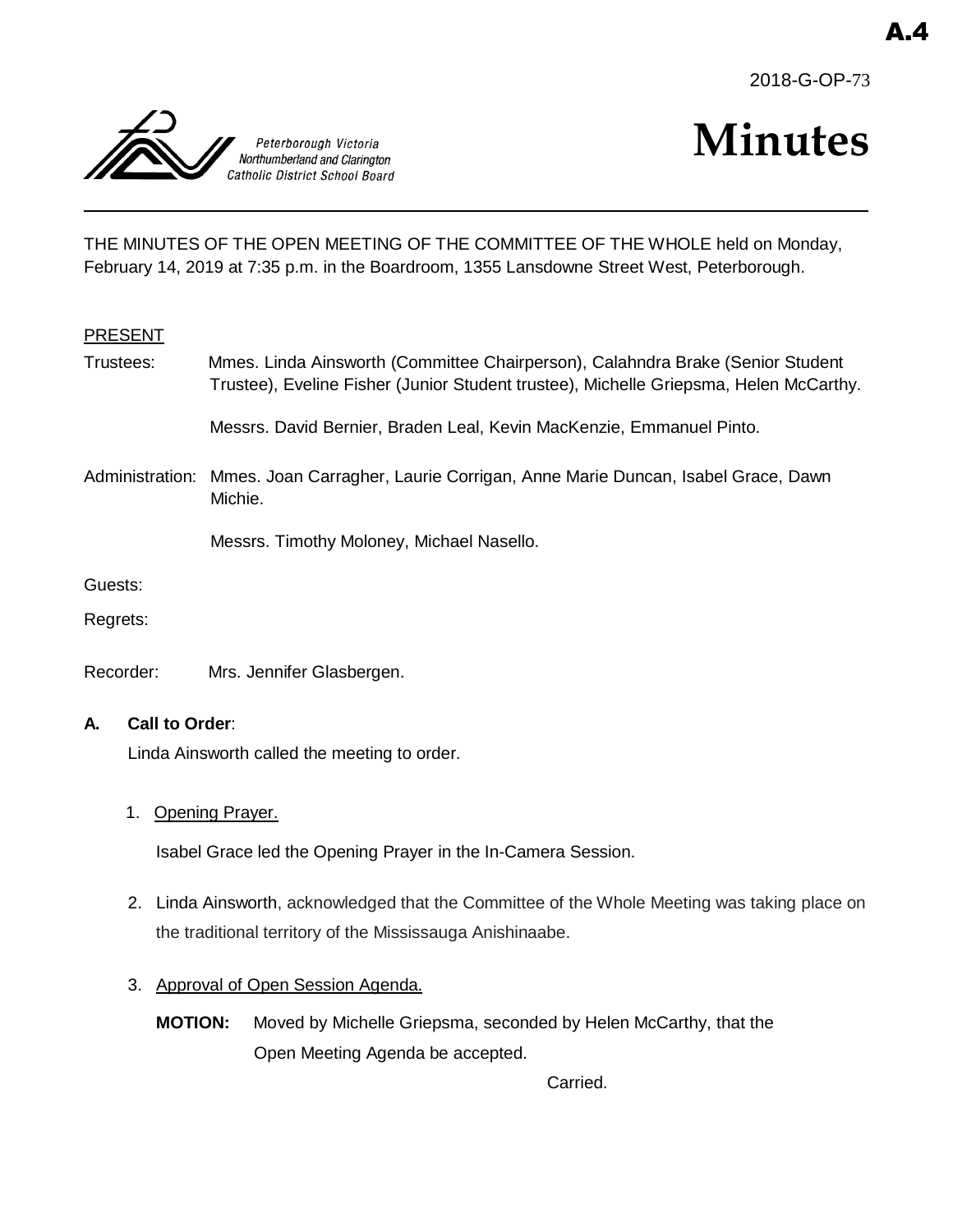4. Declarations of Conflicts of Interest.

# 5. Approval of the Minutes of the Committee of the Whole – Open Session held on January 14, 2019.

**MOTION:** Moved by Emmanuel Pinto, seconded by Braden Leal, that the Minutes of the Committee of the Whole – Open Session, held on January 14, 2019, be approved.

Carried.

# 6. Business Arising from the Minutes.

#### **B. Recommended Actions/Presentations:**

# 1. Draft Long Term Accommodation Plan.

Isabel Grace, Superintendent of Business and Finance, presented the Draft Long Term Accommodation Plan to trustees. Isabel explained in detail the LTAP and answered any questions trustees had. Michael Nasello, Director of Education and Trustee board members, thanked Isabel for a well put together plan and for all of her hard work. The LTAP will be brought forward to the Board meeting for acceptance/approval.

#### **C. Information Items:**

#### 1. Compeau Bus Lines.

Isabel Grace, Superintendent of Business and Finance, spoke to the trustees regarding the pending strike at Campeau Bus Lines. Isabel explained to trustees the steps that were in place and answered trustee questions and concerns.

#### 2. Pastoral Care Letter

Michael Nasello, Director of Education, explained in detail the contents of the Pastoral Care Letter from the Assembly of Catholic Bishops Ontario and answered trustee questions and concerns.